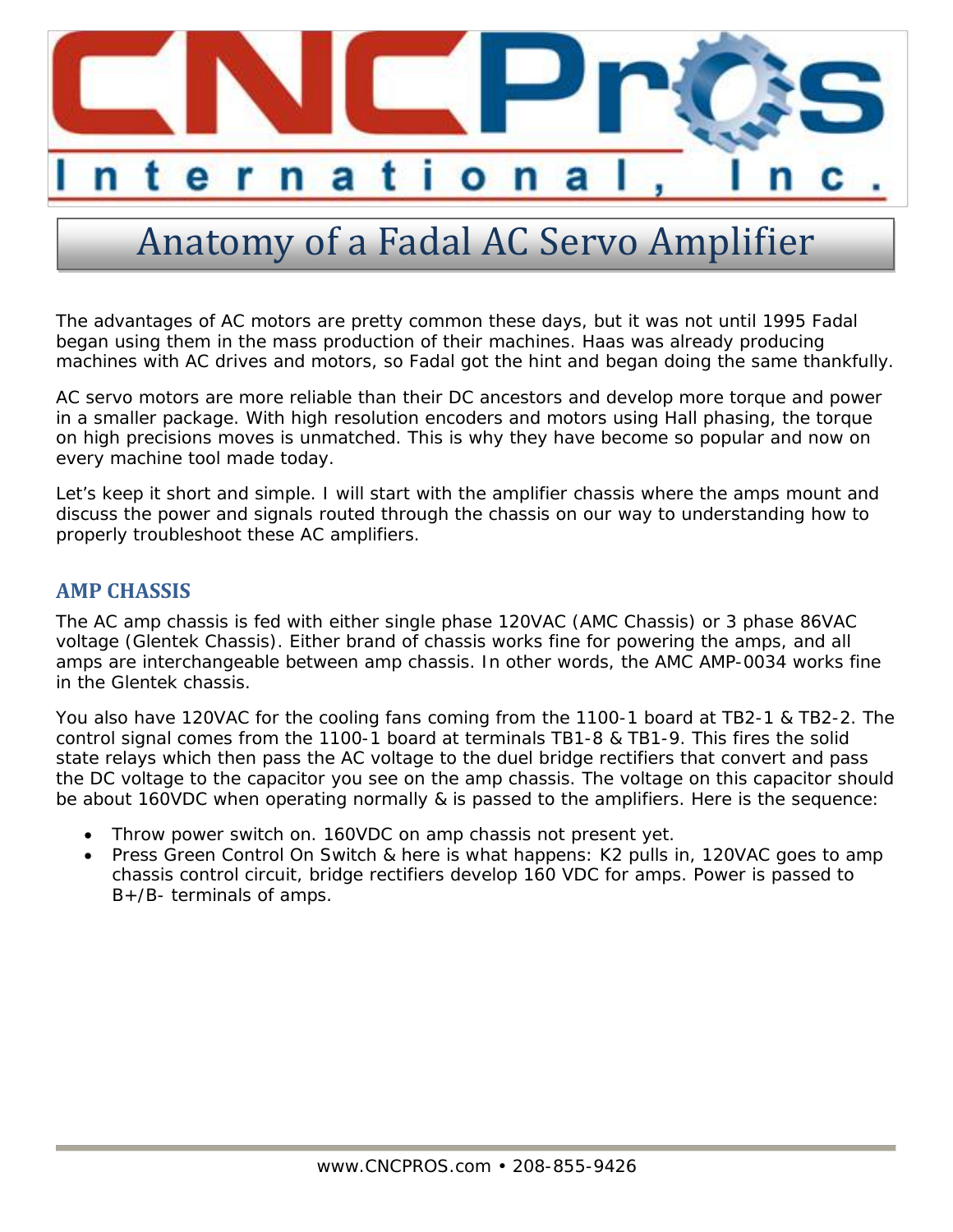

# **AMP CHASSIS WIRING DIAGRAM**

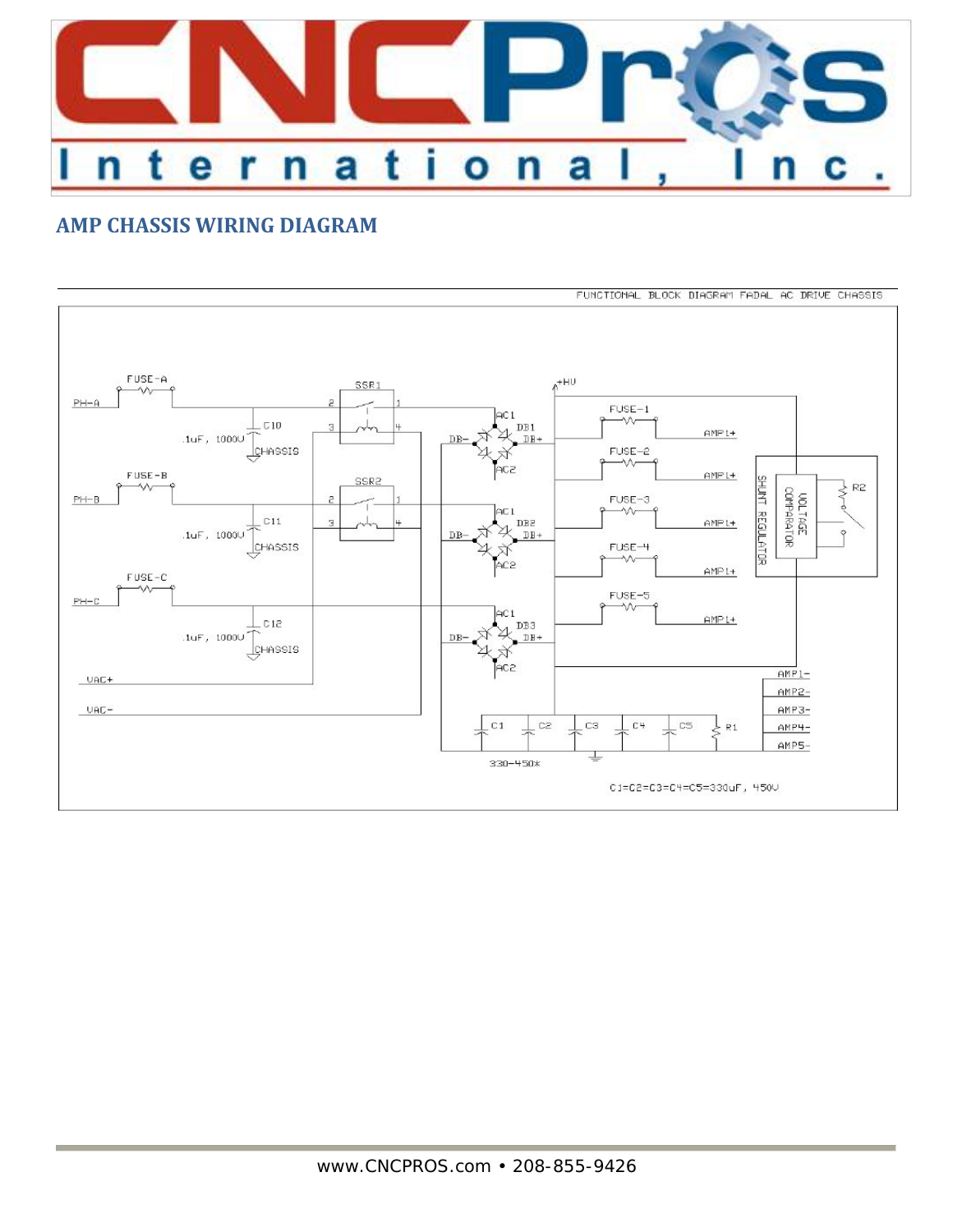

# **AMPLIFIER I/O's**

The Fadal AC servo amplifier is a quite simple device from the outside. You simply have 160VDC input, 3 phase output, a drive signal and some inputs from the Hall devices in the motor. The feedback from the motor encoder goes to the controller card, but is indeed routed through the amplifier at the blue 20 pin connector shown below, then to the controller card through the 10 pin connector next to it to J5 of the controller card.

Below is a complete diagram of a typical Glentek AMP-0040 AC Amplifier.



Remember, this amplifier is a "Dumb" device. It does what it is told from the controller card. That is about it.

Symptoms of a bad AC Amplifier card:

- Dead. No life at all.
- Jittery movements. Will not hold smooth surface finishes.
- Drifting. You have told the motor to stop, but it drifts past zero or past the commanded stop point.
- Poor tuning. The lag or position error will not tune properly.
- Bad Balance. You are unable to balance the amp.

## **FADAL AMPLIFIER TYPES**

Fadal developed several amplifiers for all their AC Servo driven machines over time. One with an 8192 line count and one with a 5000 line count. The more widely used is the 8192 line count found in all machines with the exception to the VMC 3016 using primarily the 5000 line count